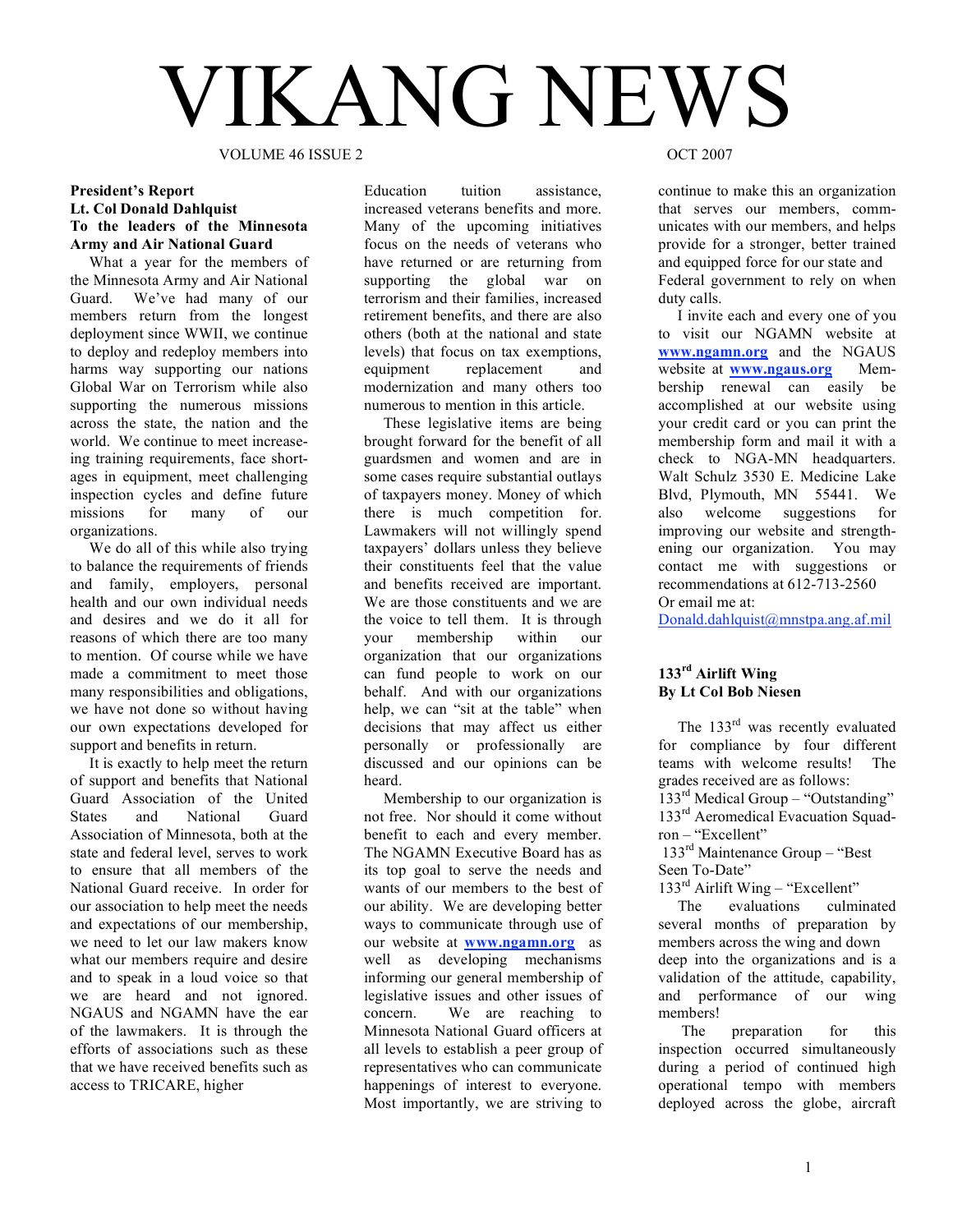and teams supporting short notice Joint Enterprise mission requests in Europe, support to the I35W bridge collapse, and as we were moving into the always hectic fiscal year-end close-out.

The wing is now preparing for further participation in Operation Joint Enterprise with two rotations of aircraft and personnel in the late fall 2007 time period. Based out of Germany, these folks will potentially perform missions across Europe, into southwest Asia and northern Africa.

On a membership note, the wing is currently at 60% membership. Folks, we need to get this number up! There are important legislative actions pending at both the state and national level and our membership levels do make a difference when these issues are discussed. Of greatest importance to the individual members are bills addressing retirement age and medical benefits.

As a wrap-up to activities of the past few months and as we move into those of the next few months, we're conducting a family day celebration on Sunday afternoon, 14 October. There'll be static displays, unique food booths, and several fun activities for family and friends, young and old!

# **1st BCT MAJ Robert Intress**

Minnesota National Guard Soldier to be Awarded Silver Star  $\sim$  First "Red Bull" to Earn Award since World War II  $\sim$  Staff Sgt. Chad Malmberg will became the first Minnesota National Guard member to be awarded the Silver Star medal since World War II during a ceremony on Saturday, Sept. 22. The Silver Star is the fourth highest military decoration that can be awarded to a member of any branch of the United States Armed Forces and is designated solely for valor in the face of the enemy.

Staff Sgt. Malmberg demonstrated "gallantry in action" while deployed to Iraq with the 1st Brigade Combat Team of the 34th Infantry Division "Red Bulls". Malmberg is credited with taking immediate action

when his convoy was attacked just outside Baghdad on January 27, 2007. Outnumbered by the enemy and trapped in an ambush for nearly an hour, Malmberg repeatedly put himself in the direct line of enemy fire to coordinate ground and air support and ensure the safety of his Soldiers. His calm leadership ultimoately saved the lives of every troop in his convoy, at great risk to his own.

Malmberg, 27, of St. Paul, recently returned from deployment and is currently a full time student at Mankato State University. He is assigned to A Company 2nd Battalion, 135th Infantry in West St. Paul.

The Silver Star will be presented by Governor Pawlenty and the commanding general of the 34th Infantry Division, Maj. Gen. Rick Erlandson. Minnesota National Guard soldiers who served with Malmberg in Iraq, and their families, were in attendance.

Beyond the Yellow Ribbon:

The Minnesota National Guard has pioneered a program in hopes of changing how Soldiers and Airmen are reintegrated back to their communities. Called Beyond the Yellow Ribbon, the program is named as a reminder that the support of Soldiers cannot end when they return from deployment and the yellow ribbons are untied. Currently, 2,500 soldiers from the 1BCT and their families are scheduled for the Reintegration Training events. Some of the topics the soldiers will explore during their reintegration are: - Relationship workshops for married couples and single soldiers - A parenting workshop -Access to service providers to explain all the benefits available to combat veterans -A job Fair with access to 100 employers looking to hire! - Anger Management -Gambling Abuse - Substance Abuse -Drivers Safety Soldiers or family members who

would like to learn more about the Reintegration events are encouraged to contact the 1BCT Headquarters @ 651-268-8133 or they can go on-line

To: **http://www.minnesotanationalguard.or g/returning\_troops/btyr\_overview.php**

# **WELCOME HOME RED BULLS!**

# **Division: MAJ Kent Porter**

'ATTACK!!!ATTACK!!!ATTACK!!' is the motto of the 34th Infantry Division allowing reflection of our past, but that charging attitude is still in existence today as we continue to be the most ready division in the Army National Guard. We charge forward with transformation, now two years old, we are still working to fill those unique positions that require our service members to train or retrain for up to a half year to become qualified. We charge forward in the joint environment, as we have exercises lined up with our Air Guard brethren from Minnesota and the US Navy. Add in a couple exercises with our active duty counterparts on two different continents, the division moves forward. We charge forward in reintegrating our deployed soldiers back into the ranks of Citizen-Soldier. We charge forward in preparing our next iteration of soldiers ready to deploy. We charge... we charge...we charge... We have charged forward under the command of Major General Rick Erlandson and leadership of Brigadier General Mike Beaman over the past few years, both have decided to retire and make way for new leaders to take this division forward. MG Richard Nash will take command of the 34th Infantry Division on 13 October 2007 at 1300 at Camp Ripley and COL (P) David Elicerio replaces BG Beaman as the new Deputy Commander. All are welcome to attend.

# **Warrant Officer Report CW 5 (ret) Richard Hathaway**

The NGUSA Warrant Officer Caucus was attended by CW4 (ret) Walter Schulz and myself. The NGUSA caucus was presided over by CW5(ret) Larry Massey. We were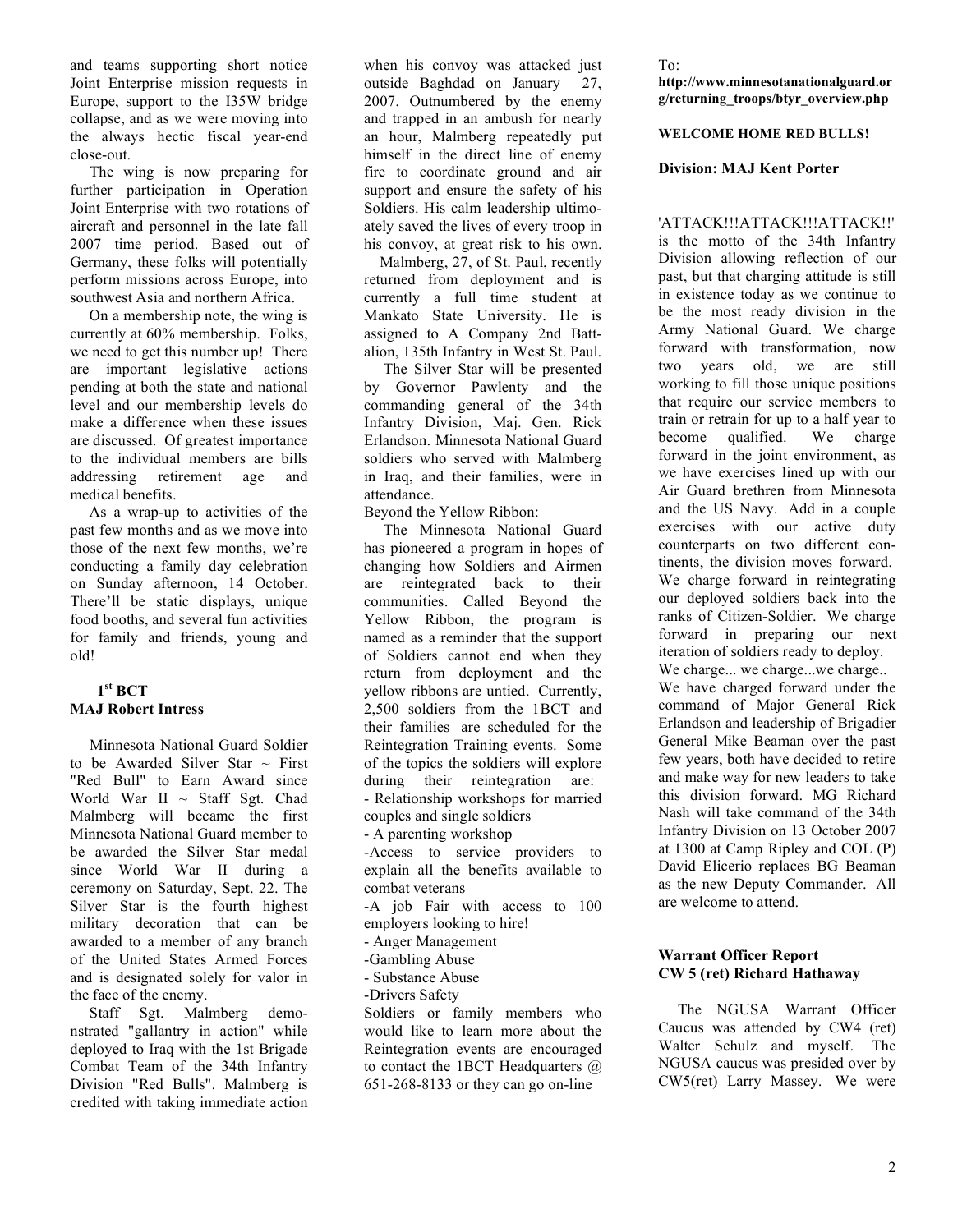briefed by NGB Chief Command Warrant Officer CW5 Sal Green.

Chief Green stated that the Warrant Officer Command is faced with some major challenges.

1. The current strength of the warrant officer corp is only 67% of assigned strength.

2. 70% of warrant officers currently assigned are eligible to retire.

NGB is looking at making changes regarding how new warrant officers are recruited and trained.

The second issue regarding warrant officers eligible for retirement can be expected in a career field that often starts with Officers that have 5-10 years prior service. I found the NGAUS Conference to be interesting, informative and a lot of fun. I highly recommend attending a National Conference.

# **NGAMN NGAUS PUERTO RICO 2007 Retired Caucus Report Col (ret) Larry Burda**

The Retired Caucus luncheon was attended by Retired General Hannula, Wayne Becker, Dick Grayson, Tony Johnson, Al Timm and Larry Burda.

Numerous National Guard retired notables were there including previous National Guard Bureau Chiefs and Directors.

A sandwich plate was served for lunch and was well worth the \$5 cost of the lunch.

The guest speaker was Col. (Ret) Pete Duffy, Deputy Legislative Director, NGAUS who spoke about NGAUS lobbying initiatives pertinent to retired National Guard members. He requested us to contact our elected officials to advocate for these issues. Most of these initiatives had been accepted by the Resolutions Committee for adoption by the Conference and they were adopted. See the next issue of National Guard magazine for details about retired and Veterans resolutions.

Finally, Col. (Ret) Ray Magill was elected for another term as the Retired USAF member representing us at the National Guard Association.

Attendees for Officer Professional Development (OPD) at 2007 NGAUS General Conference

# **Article No. 1 submitted By Attendee LT Jason Hull**

As one of the participant at the NGAUS Conference in Puerto Rico, I was able to see first hand the benefits that NGAUS brings to the NG. The conference provided me with a "Top Down" view to the changes/challenges in the NG and evolution of programs being developed in the United States.

The Company Grade meetings were about finding the delegates that would lead each state and region in communications and provide additional support to the Association. We were also fortunate to have been able to meet with General Casey and ask question that we were interested in during our company grade luncheon. Additional discussions within the company grade professional development were the recruiting strengths (MN doesn't have those problems), Equipment, and Funding for training and equipment.

The senior leaders that spoke provided a good understanding of the tactical and strategic vision of the Air and Army National Guard. The Commander of AFNORTH provided an outstanding slide presentation of what support AFNORTH was providing domestically, and the additional roles in providing National Disaster Support to the US if needed. Outlining the vision of that MAJ-COM and the current missions along with the successes.

Because of the continued war on terrorism many of the highlighted topics fell along the lines of support for currently deployed and mission ready capabilities.

I hope this provides an idea of what took place at the conference from my point of view. Being this was my first conference, I look forward to attending another. Thanks for your support.

**Article No. 2 submitted by Attendee 1LT Christopher Grupe**

I was very happy to have the opportunity to go to Puerto Rico for the NGAUS Convention.

It was good to hear and listen to the top leadership expound on their vision for the National Guard and its current state. We had an opportunity to interact with top leadership at luncheons and break-out sessions. I had the opportunity to listen to GEN Campbell, LTG Honore, LTG Blum, and LTG Vaughn speaks about Army Guard future missions, planning, requirements, etc. It's refreshing to have an opportunity to see what is going on at the top.

A bonus was listening to our guest speaker, Sen. John McCain speaks about his support and goals for the National Guard and expound on his support in the Senate for us.

I spent a complete day visiting vendors and seeing new equipment, interacting with them, and learning of new opportunities for National Guard people. Two interesting items to note; at the Tricare booth I was able to get updated information and documentation for National Guard & Reserve benefits and the new program for Army National Guard & Reserve soldiers driven by People Soft (Oracle) which will allow soldiers to easily check their pay, point capture, etc. with ease using a browser.

Finally, it was an excellent opportunity to network with my colleagues, fellow Minnesotans, and fellow Guard Members from other states and territories.

Thanks again for allowing me this opportunity!

# **Article No. 3 submitted by Attendee Capt Chad Vorderbruggen**

First of all I would like to thank you all for giving me the opportunity to go to the NGAUS conference. As a young officer, I didn't have a real good idea of what NGAUS does for the Guard. I have been a member of NGAUS since becoming an officer and read the monthly magazine, but that was it. NGAUS was this abstract idea that didn't mean a whole lot to me. However, after spending three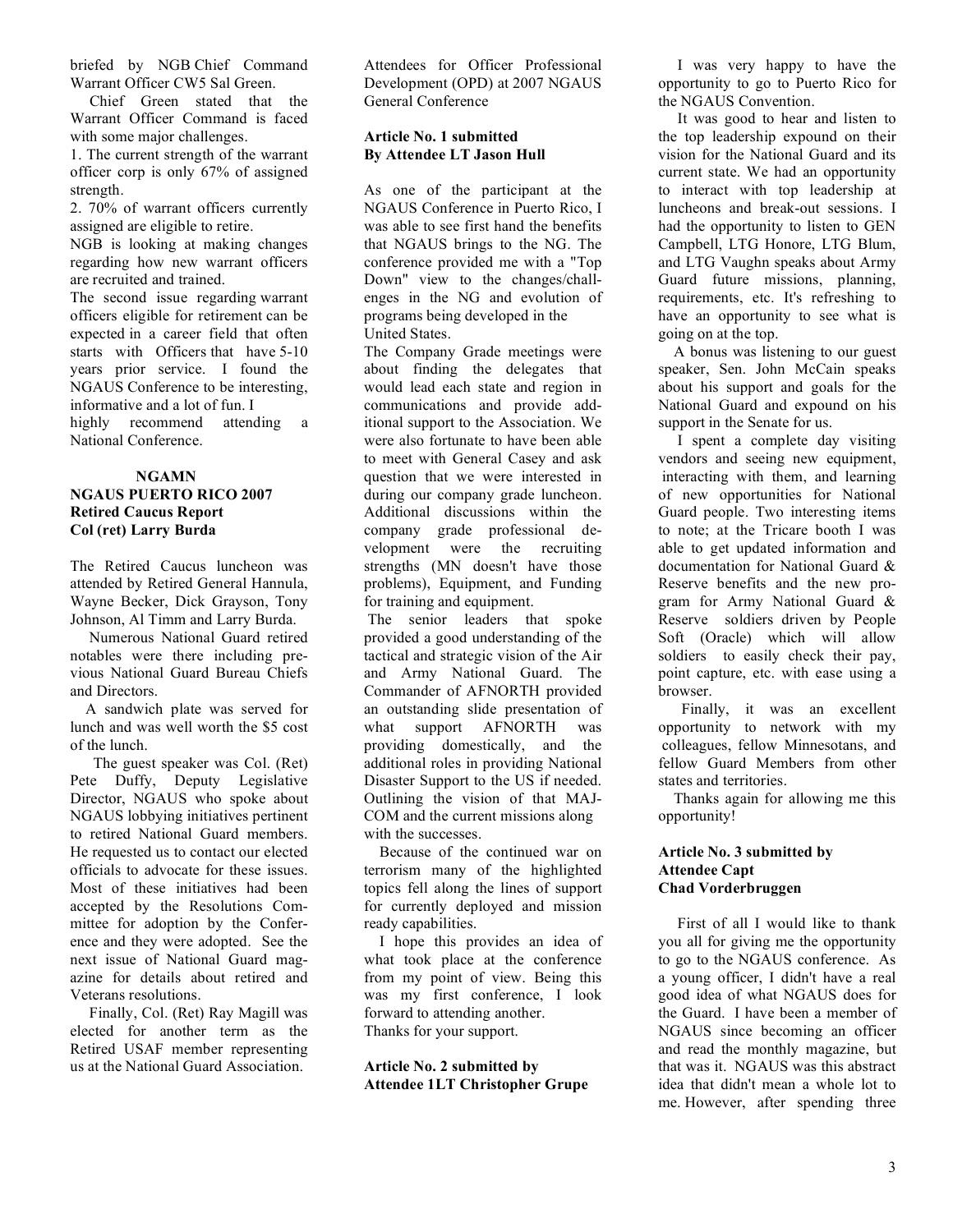days surrounded by generals and congressman from all over the country and being able to put faces behind their ideas was priceless.

At one point in the conference, Lt Gen Blum and Mississippi Congressmen Gene Taylor addressed the company grade officers. Gen Blum said this would be the only time in our careers we can by-pass the entire chain of command and go straight to the top. The general took very direct, hard questions from several of the National Guard company grade officers for about two hours. Questions ranged from health care issues for technicians, promotion /date-of-rank issues, and how young lieutenants and captains are supposed to keep doing the job with less and

less resources. The general gave very honest answers, and in many cases he had immediate fixes. Congressman Taylor also had some insightful knowledge to help young officers take care of their troops. Hearing Congressman Taylor and General Blum talk resuscitated my belief in the political system.

Overall the conference was a great way to spend three days, especially since it was in beautiful Puerto Rico. This is the only conference I can think of where young officers can interact with generals, congressman, Joint Chiefs of Staff, and several others. Again, thank you for letting me participate.

| National Guard Association<br>Newsletter is published for<br>members of the Minnesota National<br>Guard Association. It is not an |
|-----------------------------------------------------------------------------------------------------------------------------------|
|                                                                                                                                   |
|                                                                                                                                   |
|                                                                                                                                   |
|                                                                                                                                   |
| official publication. Opinions                                                                                                    |
| expressed do not necessarily                                                                                                      |
| represent those of the Adjutant                                                                                                   |
| General, the Minnesota National                                                                                                   |
| Guard or the State of Minnesota."                                                                                                 |
|                                                                                                                                   |

**STATE CONFERENCE 25-27 APRIL 2008 ST. CLOUD, MN**

# **NGAMN CORPORATE MEMBERS AND SPONSERS VISIT NGAMN.ORG for more information on our Corporate Sponsors**





| <b>CHANGE OF INFORMATION FORM</b> |             |                  |                                                                  |      |  |  |
|-----------------------------------|-------------|------------------|------------------------------------------------------------------|------|--|--|
| <b>NAME</b>                       |             |                  |                                                                  |      |  |  |
|                                   | <b>RANK</b> | First            | Middle                                                           | Last |  |  |
| <b>ADDRESS</b>                    |             |                  |                                                                  |      |  |  |
|                                   |             | Street or PO BOX |                                                                  | APT# |  |  |
| <b>CITY</b>                       |             |                  | <b>STATE</b>                                                     | ZIP  |  |  |
|                                   |             |                  | Mail To: EXC DIR 3530 East Medicine Lake Blvd Plymouth, MN 55441 |      |  |  |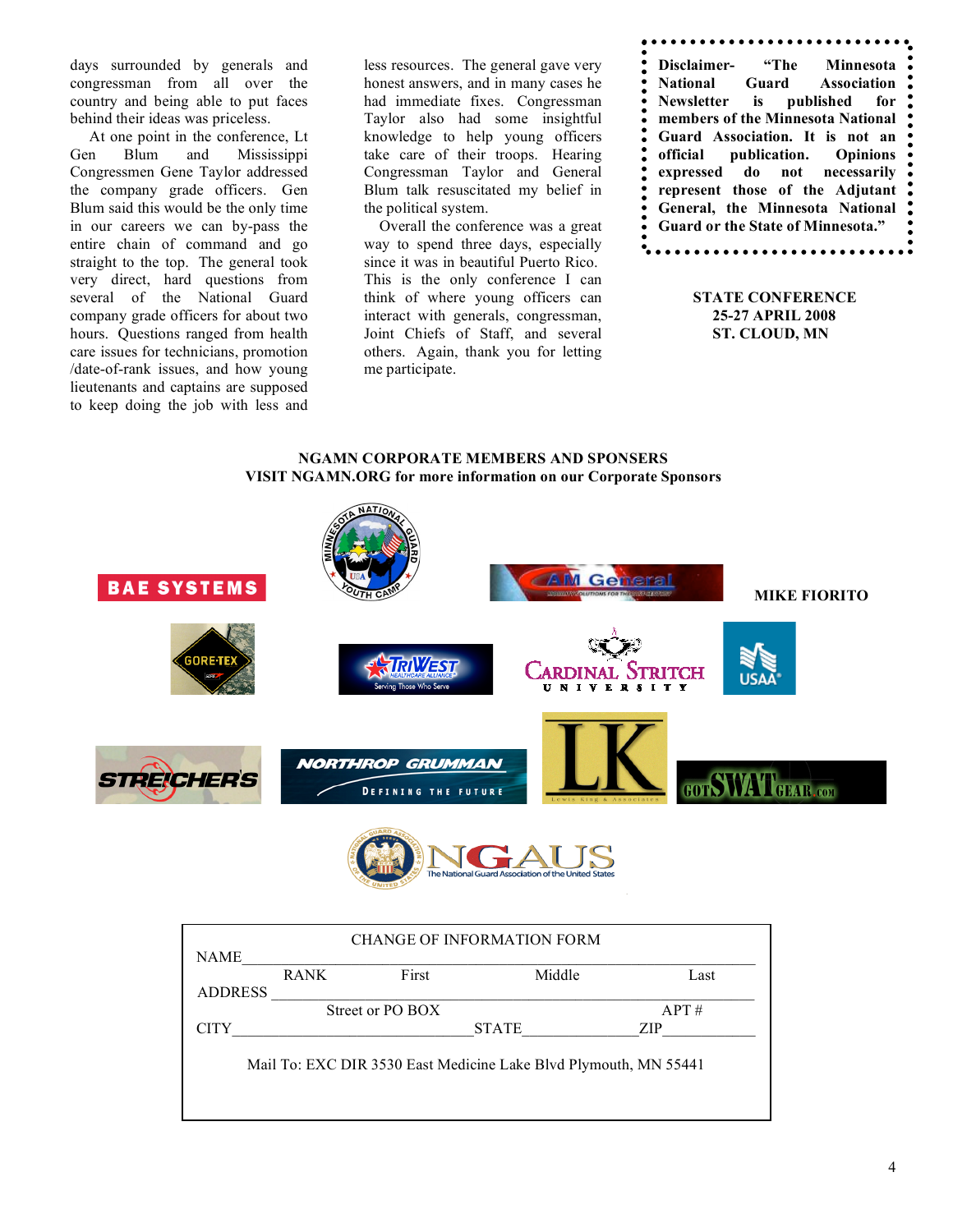# NGAUS FUTURE CONFERENCES

# SEPTEMBER 20-22 2008

# $130^\text{TH}$ NGAUS GENERAL CONFERENCE SEPTEMBER 20-22 2008 SEPTEMBER 11-13 2009 BALTIMORE, MD NASHVILLE, TN

### **2008 Membership Enrollment Form**

National Guard Association of Minnesota 3530 East Medicine Lake Boulevard

|                        |            |         |         |         |           | Plymouth, Minnesota 55441 |          |            |                                                                                                |             |                                                                     |            |                                                                                                   |  |
|------------------------|------------|---------|---------|---------|-----------|---------------------------|----------|------------|------------------------------------------------------------------------------------------------|-------------|---------------------------------------------------------------------|------------|---------------------------------------------------------------------------------------------------|--|
| Name                   |            |         |         |         |           |                           |          | Address    |                                                                                                |             |                                                                     |            |                                                                                                   |  |
| City                   |            |         |         |         | State     | Zip                       |          | Home Phone |                                                                                                |             |                                                                     | Work Phone |                                                                                                   |  |
| Unit Assignment        |            |         |         |         | Group Rep |                           |          |            | Email                                                                                          |             |                                                                     |            |                                                                                                   |  |
| Amount Due             |            |         |         |         |           |                           |          |            |                                                                                                |             | (See table below) Make check payable to NGAMN send to address above |            |                                                                                                   |  |
|                        |            |         |         |         |           |                           |          |            | To pay by credit card, fill out the following: Circle credit card type: Master Card [] Visa [] |             |                                                                     |            |                                                                                                   |  |
| <b>Account Number</b>  |            |         |         |         |           |                           | Exp Date |            |                                                                                                |             |                                                                     |            |                                                                                                   |  |
| Signature              |            |         |         |         |           |                           |          |            |                                                                                                |             |                                                                     |            |                                                                                                   |  |
|                        | $0 - 1$    | $0 - 2$ | $0 - 3$ | $0 - 4$ | $0 - 5$   | $0 - 6$                   | $0 - 7$  | $0 - 8$    | WO1                                                                                            | CW2         | CW3                                                                 | CW4        | CW <sub>5</sub>                                                                                   |  |
| State:                 | \$15       | \$15    | \$20    | \$30    | \$35      | \$35                      | \$40     | \$40       | \$15                                                                                           | \$15        | \$20                                                                | \$30       | \$30                                                                                              |  |
| National:              | \$30       | \$45    | \$59    | \$72    | \$85      | \$108                     | \$123    | \$139      | \$26                                                                                           | \$35        | \$46                                                                | \$59       | \$73:                                                                                             |  |
| TOTAL                  | <b>S45</b> | \$60    | \$79    | \$102   | \$120     | \$143                     | \$163    | \$179      | \$41                                                                                           | <b>\$50</b> | <b>S66</b>                                                          | \$89       | \$103                                                                                             |  |
| Accoriate Member: \$10 |            |         |         |         |           |                           |          |            |                                                                                                |             |                                                                     |            | Newly commissioned officers and warrant officers receive free membership for period of one year a |  |

Associate Member: \$10 Newly commissioned officers and warrant officers receive free membership for period of one year and any portion of the year in which appointed

For Active Officers, NGAUS Membership is \$1,000; State Life Membership \$250

For Retired Officers: NGAUS Life Member \$125 State Life Member \$50

| "1 <sup>st</sup> Brigade" CPT Jon Donovan | "RSG" 1LT Trista Martinson    | "Division/Separates" MAJ Kent Porter |
|-------------------------------------------|-------------------------------|--------------------------------------|
| "Aviation" CW4 Peter Panos                | "133 AW/HO" Lt Col Bob Niesen | "Troop CMD" LTC Tim Kojetin          |
| "148 FW" Lt Col Scott Chambers            | "Starc" Lt Col Paul Cummings  | "Retired" MAJ (ret) Carl Madsen      |
| "Warrant Officers" CW5 Tom Novak          |                               |                                      |

### --------------------------------------------------------------------------------------------------------------------------------------------------- **WHAT'S happening at NGAUS?**

Approved Resolutions Available on NGAUS website

The Resolutions approved by the 129<sup>th</sup> General Conference in Puerto Rico this past August are now available on the NGAUS website. All resolutions can now be found under the Legislative Programs/Resolutions and Task Force Chairs tab. NGAUS appoints new Task Force Chair

Lt Col Richard Oxner has been officially appointed as the Chair of the newly created NGAUS Mission Support Task Force. Lt Col Oxner is currently the Deputy Commander of the 189<sup>th</sup> Mission Support Group at Little Rock AFB, Arkansas. As the Chairman of this new task force he will be covering issues related to

Air Education and Training Command (non-plane related), Combat Readiness Training Centers/Airspace, Mission Support Group, and Surgeons.

NGAUS Continues to Monitor TRICARE Management Activity Issues

Since the 1 October inauguration date for the new TRICARE Reserves Select (TRS) program, 8,8898 of the 10,571 Guard and Reserve members previously covered have successfully enrolled in TRS>

TRS has a continuous open enrollment policy. A completed application postmarked before the end of a month will establish coverage on the first day of the following month.

### **What Can You Do?**  $W$  $\ddot{U}$

| write to Congress Update           |                        |                                                          |
|------------------------------------|------------------------|----------------------------------------------------------|
| Messages sent: $25,897 - 2007$     | 2. Tennessee $-2991$   | Our Goal for CY2007: 54,000 messages to go! We are doing |
| $117 -$ This Week                  | 3. Mississippi $-2106$ | wellbut must do better!                                  |
| 5219 – Guard Empowerment           | 4. Ohio $-1011$        | Rich Green, Director                                     |
| 4681 – TRICARE fee increases       | 5. Indiana $-771$      | Pete Duffy, Deputy Director                              |
| 11,065 – Reduced Age Retirement    |                        | Chris DeBatt, Army Programs                              |
| $2451 - JCA$                       |                        | Emily Breitbach, Air Programs                            |
| $670 - WIN-T$ Funding              |                        | Bernie Phelps, Sr. Legislative Analyst                   |
| 751 – Centralized Asset Management |                        | Gareth Vaughan, Legislative Analyst                      |
| Top 5 States: (Total Messages)     |                        | for more information on NGAUS< check out our NGAUS       |
| 1. Georgia – $3586$                |                        | website: www.NGAUS.org                                   |
|                                    |                        |                                                          |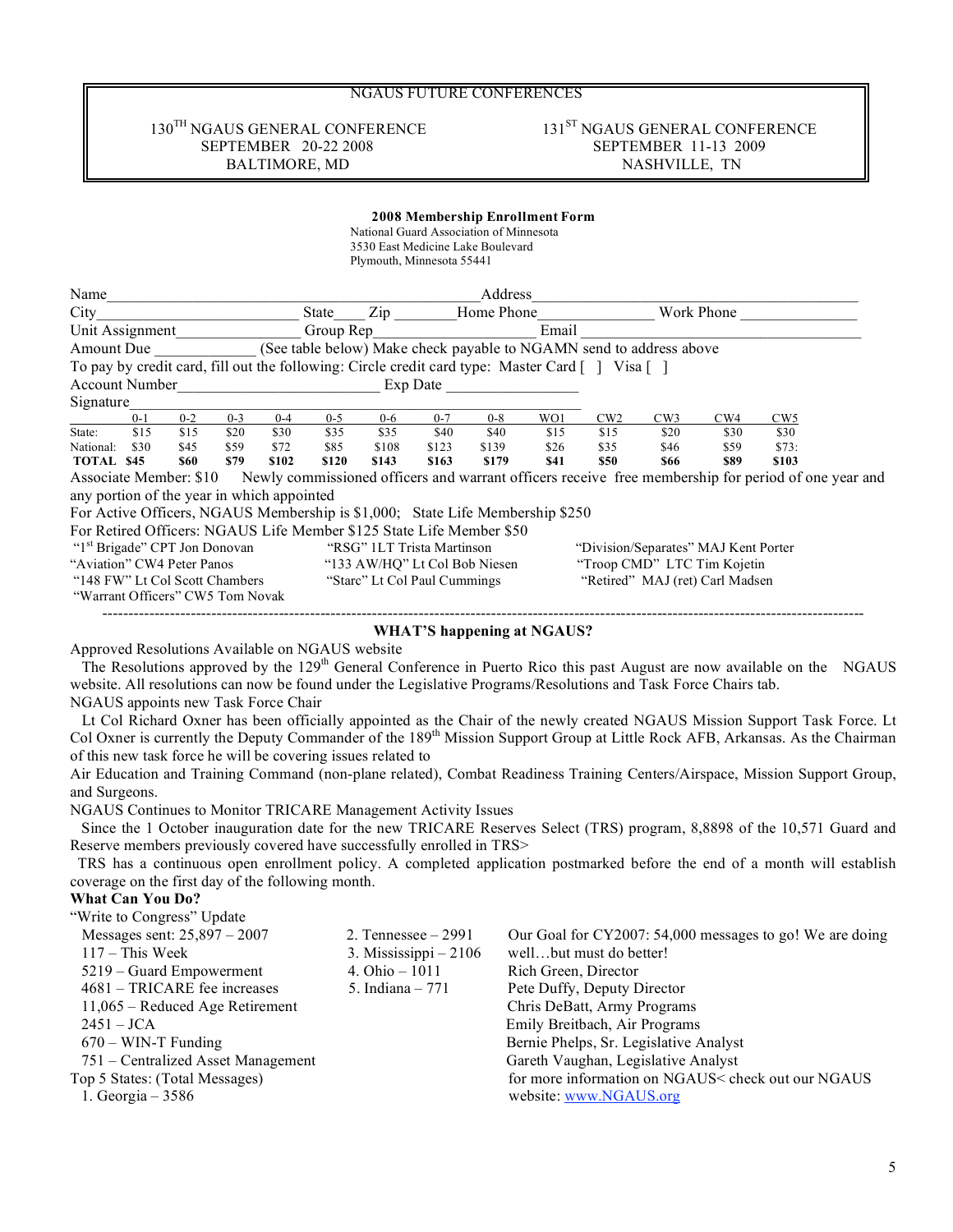# **2008 Initiatives**

The Association is interested in advancing the following initiatives to Governor Pawlenty for inclusion in his 2008 Governor initiative package.

What is your opinion on these? Are they valuable to you and your soldiers and airmen? If you feel strongly regarding any of these or other initiatives, please contact your NGAMN

Group Representative.

Military pay exemption – focus on exempting a portion of the pay earned in state.

> - Exempt all pay outside of state.

- Increasing authority of Support our Troops funds and funding models.
- Create a director of Reintegration to coordinate military and veteran efforts with other state agencies.
- Increased flexibility of the Tuition reimbursement program
- Employer focused incentives - apply SMCRA rules more broadly

- provide tax advantages to military /veteran owned businesses

- provide limited tax breaks to employers of military employees

# **Retired Officers Comments By MAJ (ret) Carl Madsen**

-

Pear Harbor Remembrance Day is December 7, 2007, first Friday of December. On that day we are holding the Minnesota Army National Guard Association's Holiday Party. Please join us at the Ft, Snelling Officer's club at 1800 hrs for fellowship and fun; meals are \$27 per person. (Sirloin or Walleye) Send a check before November  $24<sup>th</sup>$  to LTC (ret) Wayne Becker 10666 107<sup>th</sup> Place Maple Grove, MN 55369

# **Notes from the Executive Director CW4 (ret) Walter D. Schulz**

Congratulations for reading the entire newsletter. It's been a very fast year with our state conference in June and our National Conference held in Puerto Rico in August. We had a total of forty nine attending. 2008 Membership will hopefully be as good as or better than 2007 in which we reached 62%. Remember that NGAUS is on Capitol Hill every day lobbying for the National Guard Association of United States which includes the Minnesota. National Guard. Thanks for all you support and look forward to seeing you at the Holiday Officers Party on 7 December at Ft. Snelling Officers Club.

### **EXECUTIVE BOARD MEMBERS** "President"

LtCol Donald Dahlquist "Past President" COL Kevin Gutknecht "Vice President "Army" MAJ Robert Intress "Vice President "Air"

LtCol Paul Cummings "Executive Director" CW4 (ret) Walter D. Schulz "Secretary" 1LT Trista Martinson "Treasurer" COL (ret) Al Timm "Webmaster" MAJ (ret) Carl Madsen "Company Grade Rep" CPT Daniel Dobler "Company Grade Vice" 1LT Niels Gott "Brigade" CPT John Donovan "RSG" 1LT Trista Martinson "Division/ Separates" MAJ Kent Porter "Alt Representative" LTC Mark Wiens "133 AW/HQ" LtCol Robert Niesen "Alt Representative" Maj Paul Jacobsen "148 FW" LtCol Scott Chambers "Alternate Rep" CPT Brian Winter "Starc" LtCol Paul Cummings "Alternate Rep" LTC Kenneth Worde "Aviation" CW4 Peter Panos "Alternate Rep" CW5 Steven Shoemaker "Troop Command" LTC Timothy Kojetin "Alternate Rep" MAJ Gary Mundfrom "Warrant Officer Rep" CW5 Tom Novak "Group 10 Retired" MAJ (ret) Carl Madsen "Group 10 Alternate" CW5 (ret) Richard Hathaway "Legislative Liaison"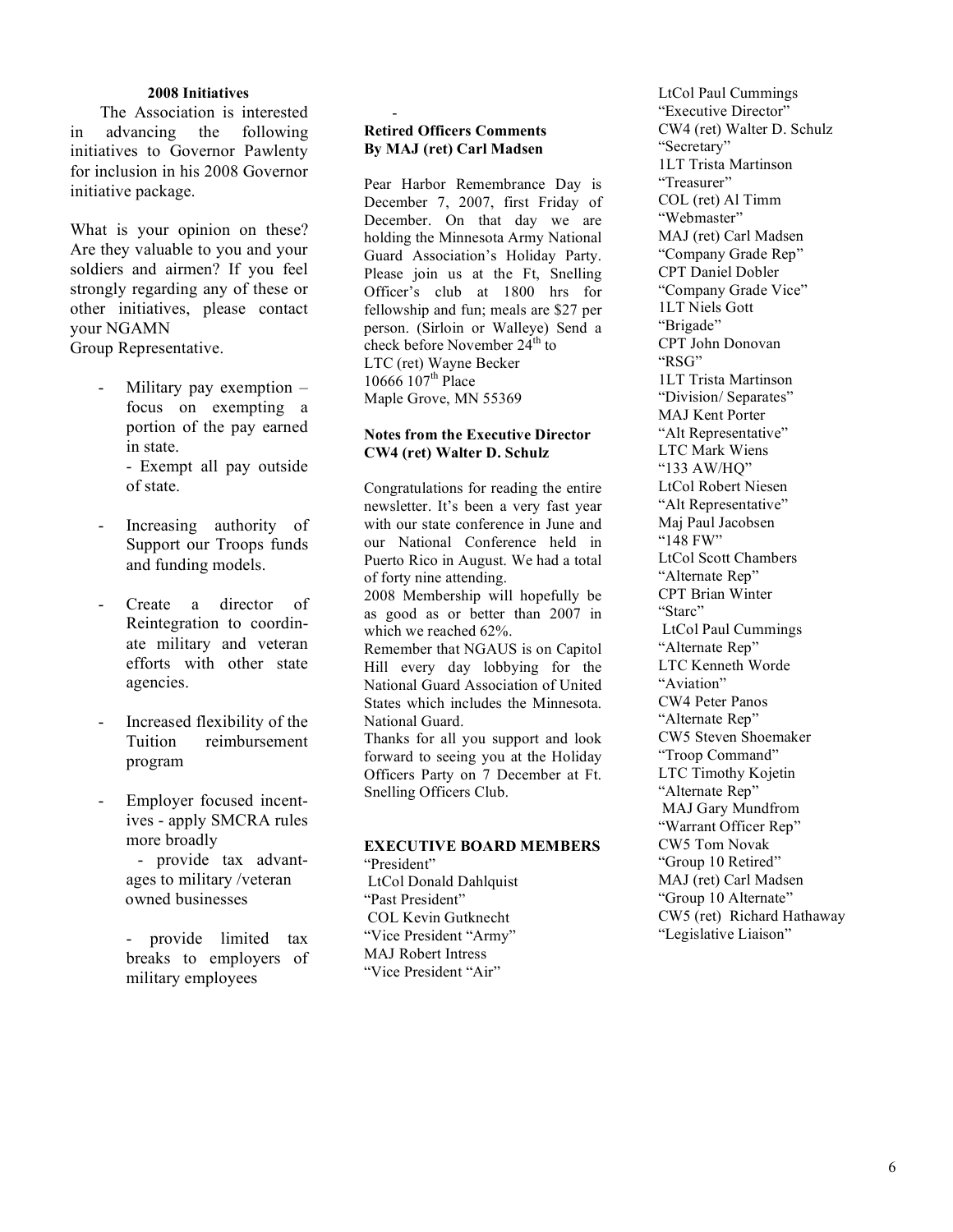# **COME AND JOIN US FOR AN EVENING OF FUN! Renew old friendships and make new friends!**

# **MINNESOTA NATIONAL GUARD ASSOCIATION OFFICERS HOLIDAY PARTY FRIDAY, 7 DECEMBER 2007**

FORT SNELLING OFFICERS CLUB

SPONSORED BY THE RETIRED GROUP- ALL OFFICERS, ACTIVE OR RETIRED AND GUESTS ARE ENCOURAGED TO ATTEND. IT IS A TIME THAT WE CAN SHARE A MEAL, SOME HOLIDAY CHEER AND SPEND SOME TIME TOGETHER!

Club has handicapped access - uniform is business / business casual

**COCKTAILS 1800 TO 1900 DINNER 1900**

**MENU SELECTIONS**

**10oz New York Sirloin steak and herbs, Baked Potatoes, Seasonal Vegetables, Salad, Rolls and Butter, Coffee or Tea and Dessert (ice cream w/ chocolate sauce)……....\$27.00 per person**

**OR**

**Broiled Canadian Walleye Pike with butter, white wine sauce, Roasted New Potatoes, Seasonal Vegetables, Salad, Rolls and Butter, Coffee or Tea and Dessert (ice cream w/ chocolate sauce)……....\$27.00 per person**

**Detach and Return this Reservation Form with Your Check Made Payable To "Retired Officers Group" by November 24th.**

**………………………………………………………………………………………………**

| <b>Name</b>       |                                                                                                                       |  |
|-------------------|-----------------------------------------------------------------------------------------------------------------------|--|
| <b>Guest Name</b> |                                                                                                                       |  |
| <b>Address</b>    |                                                                                                                       |  |
| City, State, Zip  | <u> 1989 - Johann John Stone, markin sanadi ya kutoka mwaka wa 1989 - Amerika mwaka wa 1989 - Amerika mwaka wa 19</u> |  |
|                   | $\text{Telephone}(\_\_\_\_\_\_\_\_$                                                                                   |  |
| Email             |                                                                                                                       |  |
|                   | <b>MENU/SELECTION:</b>                                                                                                |  |
|                   | 100z New York Sirloin [ ] \$27.00                                                                                     |  |
|                   | Broiled Walleye [ ] \$27.00                                                                                           |  |

**Total amount enclosed (Make check payable to "Retired Officers Group") \$\_\_\_\_\_\_\_**